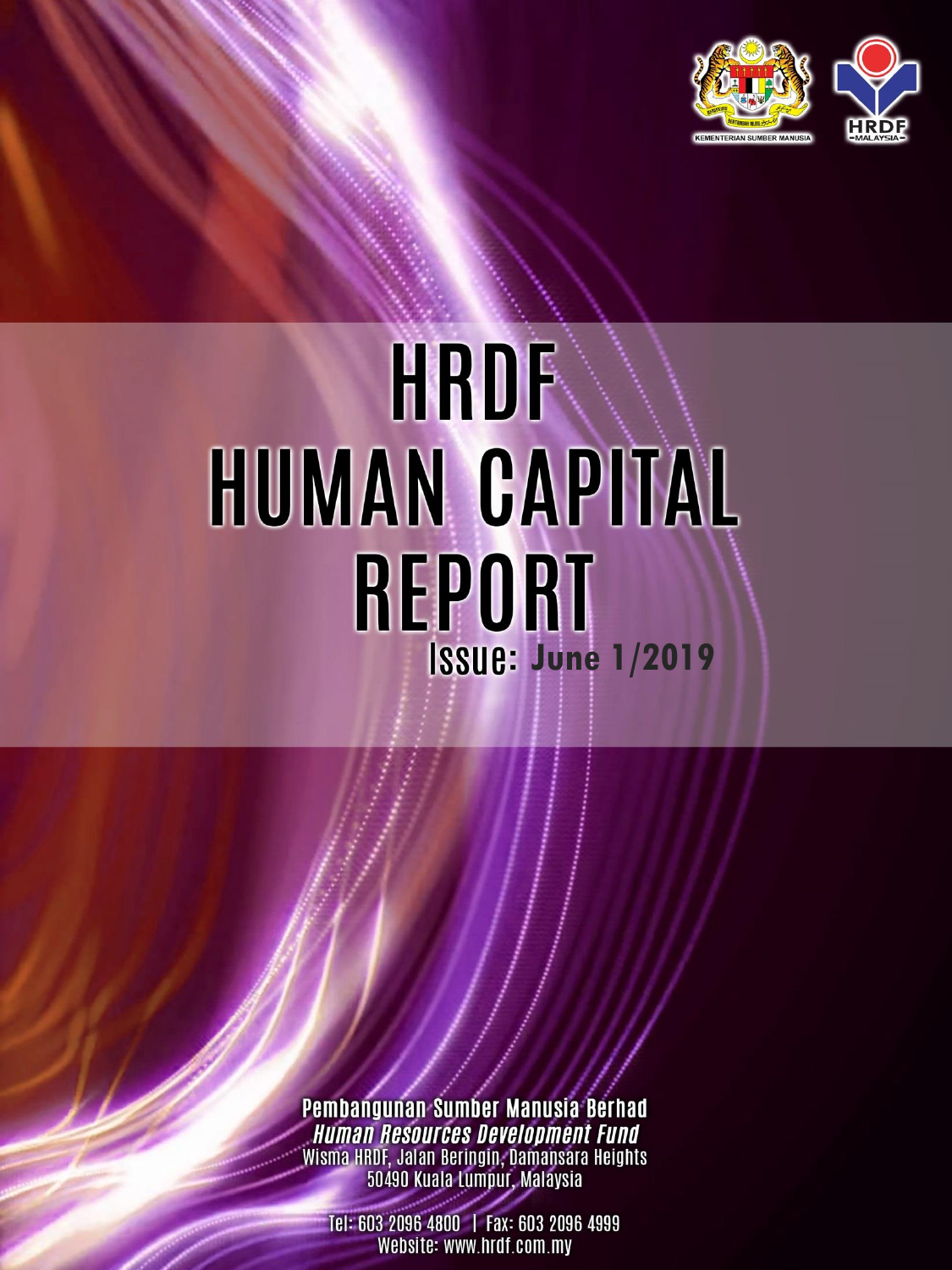### Human Capital Trends

### **within Professional Services Activities Sector**

### **Do you know** RM10.1billion **were paid for salaries+wages for Professional Services sector?**

**1171 314,292** persons in the sector 11 2.3% of country's GDP was contributed by this sector Source: Economic Census 2016 - Services Sector Department of Statistics Malaysia, 2015 *(produced once in every five (5) years)*

### **Types of Companies in Professional Services Sector in 2015**



Most of the companies are highly concentrated in:





• **Advertising** (280 employers) • **Computer Industry** (1,390 employers)

• **Information Services** (191 employers) • **Research and Development** (131 employers) • **Training Provider** (528 employers) • **Veterinary Services** (8 employers)

• **Engineering Support & Maintenance** (1,286 employers)

*Source: HRDF Internal Data, 2018*

### **Human Capital Issues and Challenges within Professional Services**

According to Transforming Services Sector in 11<sup>th</sup> Malaysia Plan, we are facing skills and talent shortage for niche industries such as:

| <b>Industries</b>                                                                              | <b>Reasons of Shortage:</b>                                                                                                                                                                                                                     |
|------------------------------------------------------------------------------------------------|-------------------------------------------------------------------------------------------------------------------------------------------------------------------------------------------------------------------------------------------------|
| Oil and Gas<br><b>Aviation Maintenance</b><br><b>Repair and Overhaul (MRO)</b><br>Construction | • lack of required technical and soft skills among the talents<br>• brain drain (the emigration of highly trained talents to other countries)<br>more attractive remuneration and availability of highly sophisticated jobs<br>in other regions |
| $\frac{1}{2}$<br>.                                                                             | .                                                                                                                                                                                                                                               |

### **22% of overall job vacancies in Professional Services sector**

Source: Environmental Scan for the Human Capital Issues within the Professional Services Activities Sector (ILMIA), 2019



| Legal                                                              |    |     | 31% |
|--------------------------------------------------------------------|----|-----|-----|
| Management Consultancy & Market Research                           |    |     | 30% |
| Accounting                                                         |    | 25% |     |
| Advertising                                                        |    | 25% |     |
| Land & Quantity Surveying                                          |    | 22% |     |
| Engineering                                                        |    | 22% |     |
| <b>Other Professional Activities</b>                               |    | 17% |     |
| Scientific Research & Development and Technical Testing & Analysis |    | 11% |     |
| Architectural                                                      |    | 10% |     |
| Veterinary                                                         | 0% |     |     |

### **Top 5 Challenges of Recruitment**



### • Chief Executives

- 
- 

### **Critical Job Categories**

- **Professionals**
- Technicians and Associate Professionals
- **1. Problem solving skills** (80%)
- **2. Communication skills** (73%)
- **3. Ability to work independently** (70%)
- **4. Teamwork** (53%)
- 



## **QUICK TAKEAWAYS AND HIGHLIGHTS**

Professional Services refer to specialised professional, scientific and technical activities which require a high degree of expertise, training and specialised knowledge along with skills available to users.

*Source: The Malaysia Standard Industrial Classification (MSIC) 2018*

Professional Services:

- 1) Accounting
- 2) Advertising
- 3) Architectural
- 4) Engineering
- 5) Land & Quantity Surveying
	- 6) Legal
	- 7) Management Consultancy & Market Research
	- 8) Scientific Research & Development and Technical Testing & Analysis
	- 9) Veterinary
	- 10) Other Professional Activities *Source: The Malaysia Standard Industrial Classification (MSIC) 2018*

60,000 accountants by the year of 2020 in order to transform the country into a

*Profession, Committee to Strengthen the Accountancy Profession (CSAP)*

**55% of the surveyed companies indicated that trainings were provided to their employees**

### **% Percentage of Companies that Provide Training**



With reference to the training landscape, among all the sectors, Management Consultancy & Market Research sector provided the highest number of trainings to their employees. The indication of activities is likely to be reflected by the number of companies in the mentioned sector of activity.

- Partners and Owners
- 

Legal

**Directors Hard-to-fill Positions**

- - Clerical Support Workers

- -

**5. Critical thinking** (51%)

It is envisioned that Malaysia requires developed nation.

*Source: Report on Strengthening of the Accountancy*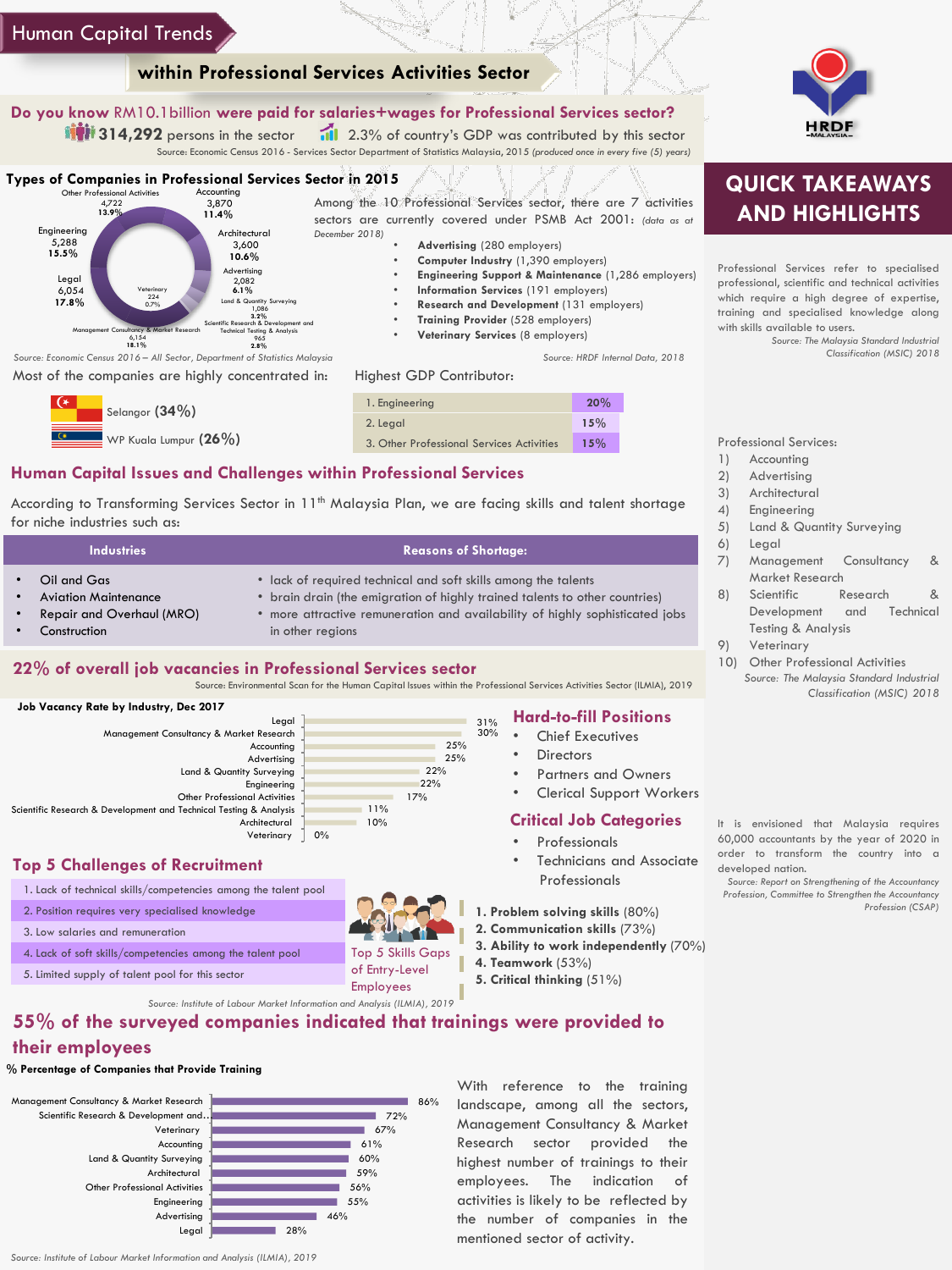### Human Capital Trends

### **within Professional Services Activities Sector**

25,180 **26,664** 

### **Which Activities Sector has the highest related courses approved by HRDF?**

In spite of the highest number of training provided by Management Consultancy & Market Research, the Accounting sector has higher and more varieties of upskilling training programmes which has a total of 187 programmes.

However, based on HRDF financial assistance approval, approximately 6,591 programmes has been approved under the area of Accounting which made up of 6% of the overall training courses approved by HRDF in 2017 which still be considered low.

**Number of Training Places Approved based on Subsectors related to Professional Services Activities in 2017 and 2018**



*Source: HRDF Operation Report 2017 & 2018*

- In the same year, **76,616** training places have benefited from the Management or Strategic Management related courses.
- Total number of **89,556** Engineers and **68,534** Technicians were trained based on trainees' designation in 2018.

Referring to the trend in the number of participants trained using HRD Fund for the Professional Services Activities, this signals the importance of driving the key emerging trends and skillsets related to the Professional Services Activities.

### **What are the Key Emerging Trends and Skillsets required for the Activities Sector?**

| <b>Activities</b>                                             | Key Emerging Trends/Skillsets in Demand due to Trend                                                                                                                          |
|---------------------------------------------------------------|-------------------------------------------------------------------------------------------------------------------------------------------------------------------------------|
| Accounting                                                    | Digitalisation - computerised tax programme, backend services, virtual firms/services<br>٠<br>Automation, Artificial Intelligence<br>Combination of IT and accountancy skills |
| Advertising                                                   | Digital advertising<br>Web design and development                                                                                                                             |
| Architectural                                                 | Building information modelling, Design software<br>Automation, Virtualization<br>Computer aided design and drafting                                                           |
| Engineering                                                   | <b>Building information modelling</b><br>Computer aided design (AutoCAD 4D Simulation)                                                                                        |
| Land & Quantity Surveying                                     | <b>Building information modelling</b><br>Technological application (Augmented reality, automated design modelling)                                                            |
| Legal                                                         | Virtual firms<br>٠                                                                                                                                                            |
| <b>Management Consultancy &amp;</b><br>Market Research        | Analytics and virtual consultation<br>Automation                                                                                                                              |
| Scientific R&D and Technical<br><b>Testing &amp; Analysis</b> | Big data analysis<br>Analytical thinking<br>Search Engine Optimisation (SEO)                                                                                                  |

Industry players mostly believe that skillsets related to ICT will be increasingly in demand.

HRDF has granted financial assistance to train a significant number of employees.

• Out of 71,164 employees, **26,664** training places were approved under the Engineering Support & Maintenance sector in 2018.

**Number of Training Places Approved based on Skill Areas related to Professional Services Activities in 2017 and 2018**



*Source: HRDF Operation Report 2017 & 2018*

**QUICK TAKEAWAYS AND HIGHLIGHTS**

187

Training places is referring to the number of participants that have been approved by PSMB to attend training programmes or number of participants whom have completed their training.





*Source: Institute of Labour Market Information and Analysis (ILMIA), 2019*

*Source: Institute of Labour Market Information and Analysis (ILMIA), 2019*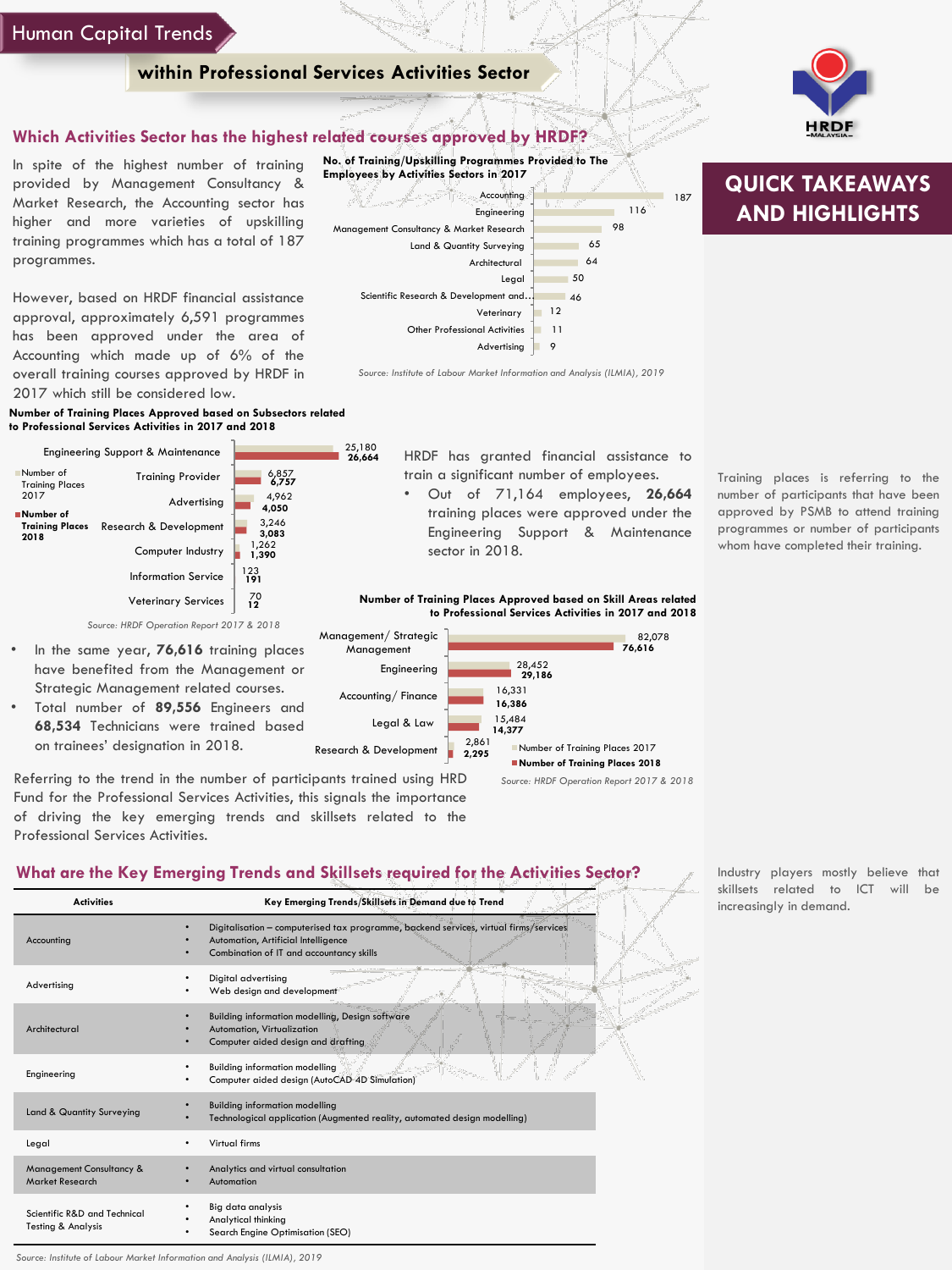### Human Capital Trends

### **within Professional Services Activities Sector**

### **Internal Budget is the main source of funding followed by HRDF Levy**

Scientific Research & Development and Technical Testing... 60% 38% 20% 19% 9%  $4\%$ Legal 2<mark>%</mark> 100% 100% 100% 95% 100% Management Consultancy & Market Research Other Professional Activities Engineering Advertising Accounting Land & Quantity Surveying Architectural Veterinary **Sources of Funding for Training Expenses, Jan – Dec 2017** ■HRDF Levy **HRDF Pool Fund Government Special Fund Company's Own Fund Company** *Source: Institute of Labour Market Information and Analysis (ILMIA), 2019*

Four (4) activities sectors namely Accounting, Land & Quantity Surveying, Architectural and Legal are yet to be covered under Pembangunan Sumber Manusia Act 2001. In line with this, HRDF is moving towards furthering the Act to cover most of the sectors to ensure life-long learning/training.

### **% of Automation Adoption according to Activities Sectors**



In terms of automation, despite of having awareness on the technological disruption, 80% of companies believe that their business processes cannot be controlled automatically. However, this belief was not seconded by the statistics of robots employment and other labour saving devices as part of the transformation moving towards automation.



### **What are the Key Drivers for the Industrial Growth and what hinders them?**

Organisations view that their industrial growth is mainly **driven** by:

- 1. Government's focus on boosting the growth **(61%)**, e.g. Enforcement of government policies
- 2. Advancement of technology in increasing productivity and efficiency **(48%)**
- 3. More skilled talents supply within the industry **(44%)**

In contrast, the identified **barriers** which will decelerate the industrial growth are:

- 1. Less attractive salary and benefits **(54%)**
- 2. Lack of skilled human capital **(52%)**
- 3. Lack of focus on skills training or upskilling of employees **(43%)**

### **What's next for HRDF?**

**Account Management team** is recommended to **promote** the upskilling and reskilling initiatives among Professional Services employers to equip their workforce with **specialised skillsets** based on **Key Emerging Trends and Skillsets** for future workers or current employees in the sector.

**Increase awareness**/ adoption of automation, enhancement of tools via sharing best practices through **seminars** or knowledge showcase which can be organised by the **Engagement team**.

**Incubation team** is recommended to enhance graduates skillsets by strengthening the **collaboration** and **aligning the education inputs with industry needs**, i.e. TVET related public institutions focusing on Engineering sector.

**Research** and **Sectorial Training Committee (STC)** team may identify the training needs, **demand and supply for all future sectors** which to be covered under **PSMB Expansion Act** in facilitating the industries for future especially Legal sectors which has low numbers of training participation and engagement with Malaysian Bar Council and other industries key players are encouraged to ensure relevant inputs gathered.

 $40%$ 

 $1\%$ 

3%

61%

 $90<sub>4</sub>$ 77% 91%



# **QUICK TAKEAWAYS AND HIGHLIGHTS**

In terms of training fund sources for upskilling activities, mainly internal budget is being used, whereas only five (5) activities sectors are using HRDF levy.

Management Consultancy & Market Research sector has the highest average of training expenses which is RM15,964 per company, followed by other Professional Activities with RM9,327 per company and Scientific Research & Development and Technical Testing & Analysis costed RM9,248 per company.